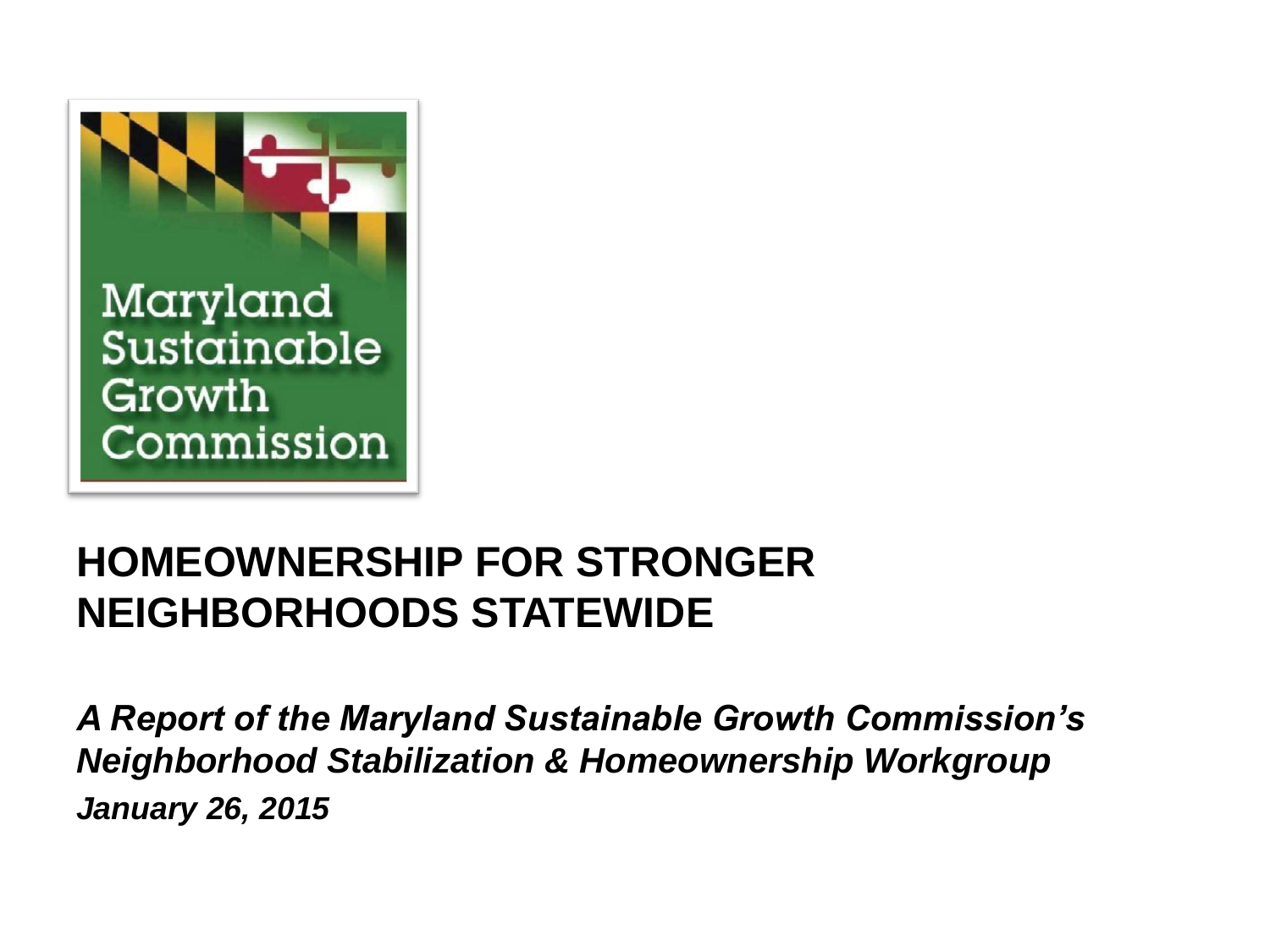### **Request from Speaker Busch**

March 19, 2014 letter requested that the Commission convene a broad group of stakeholders to:

"…*study the impact of the financial crisis on historically owner-occupied neighborhoods and to identify resources and strategies and recommendations to preserve the stability of historically owner-occupied neighborhoods and promote homeownership in these neighborhoods*."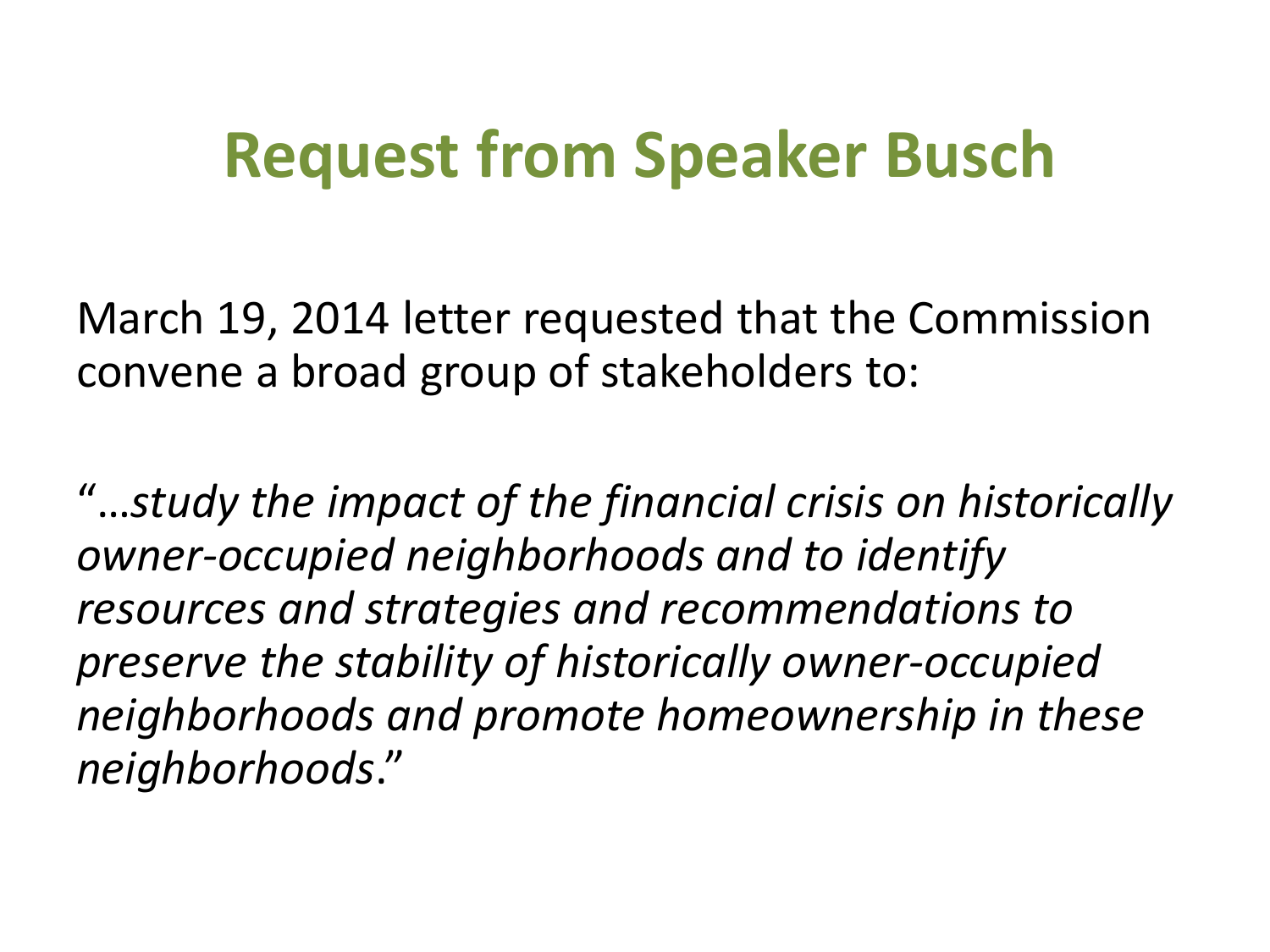### **NSHO Workgroup Members**

*Co-Chairs:*

Clarence Snuggs, former DHCD Acting Secretary Hon. Steve Lafferty, Delegate Maryland General Assembly

*Members:* 18 leaders from real estate, lending, nonprofit and for profit development, and legal communities and the public sector, representing a rural, suburban and urban balance.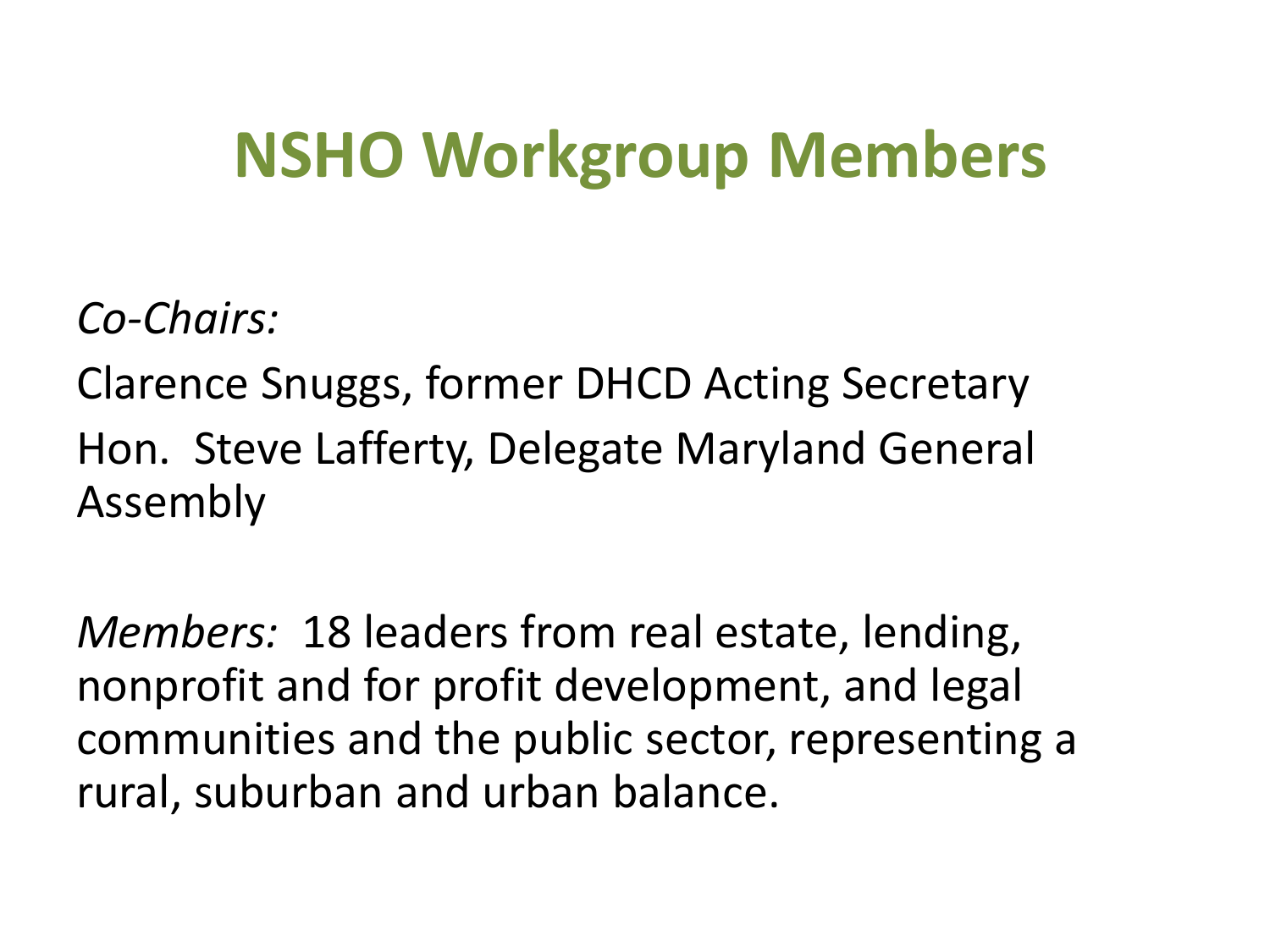## **Core Underlying Drivers**

- *Homeownership is a critical tool for stabilizing and revitalizing neighborhoods*
- *Homeownership is not for everyone, but where sustainable, it is an important asset building vehicle*
- *The Great Recession and housing downturn set back prior gains in equity and homeownership*
- *Recovery is occurring but is uneven across Maryland*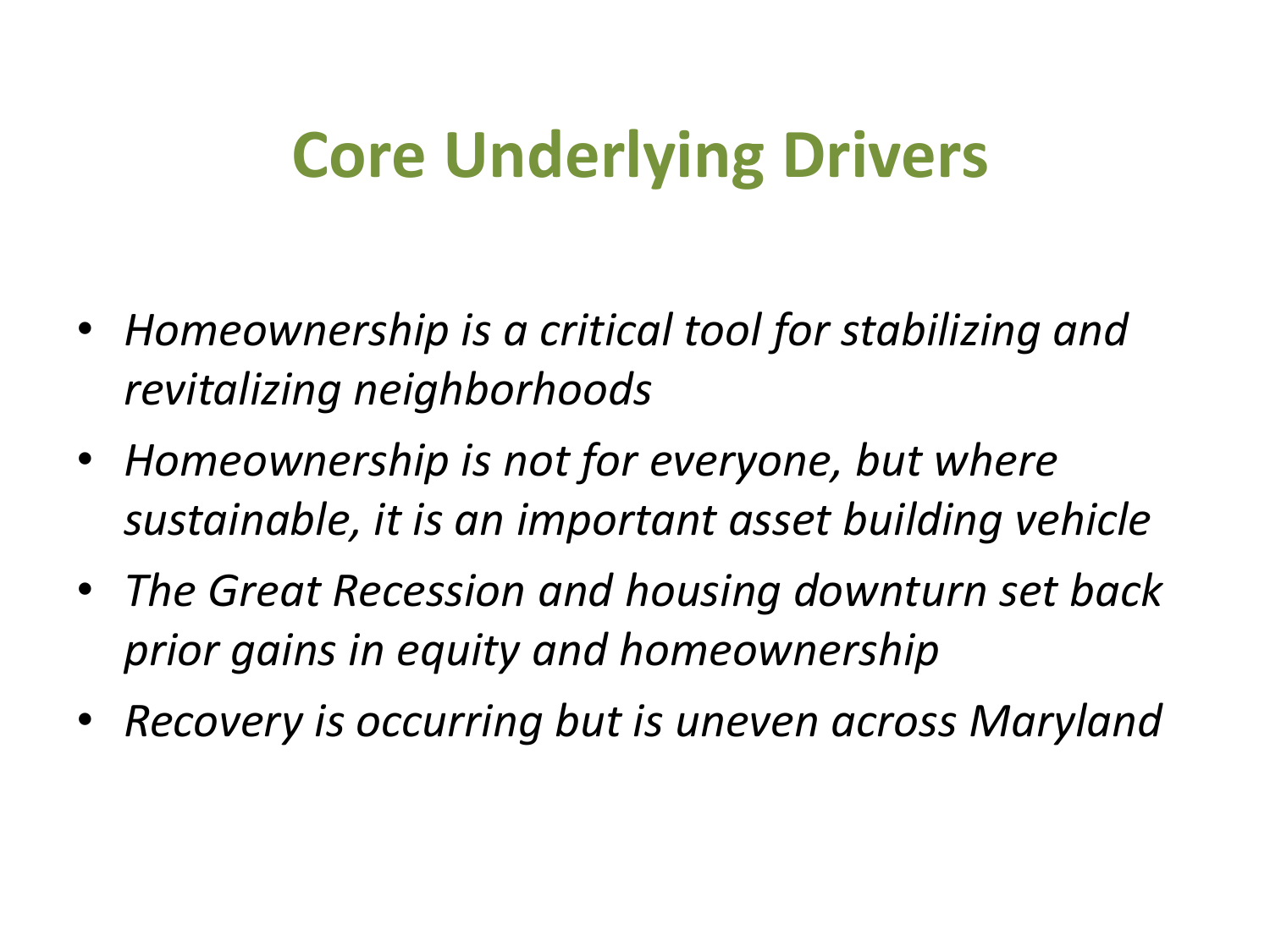# NSHO **Workgroup Process**

*August through December 2015:*

- Six Workgroup meetings
- One sub-group focused on national regulatory and other issues external to Maryland
- Four focus group meetings with real estate agents, lenders, housing counselors, housing developers and public sector housing leaders
- Research on housing trends from 2000 to 2013
- Review of current tools available in DHCD tool box
- Review of Best Practices in MD and beyond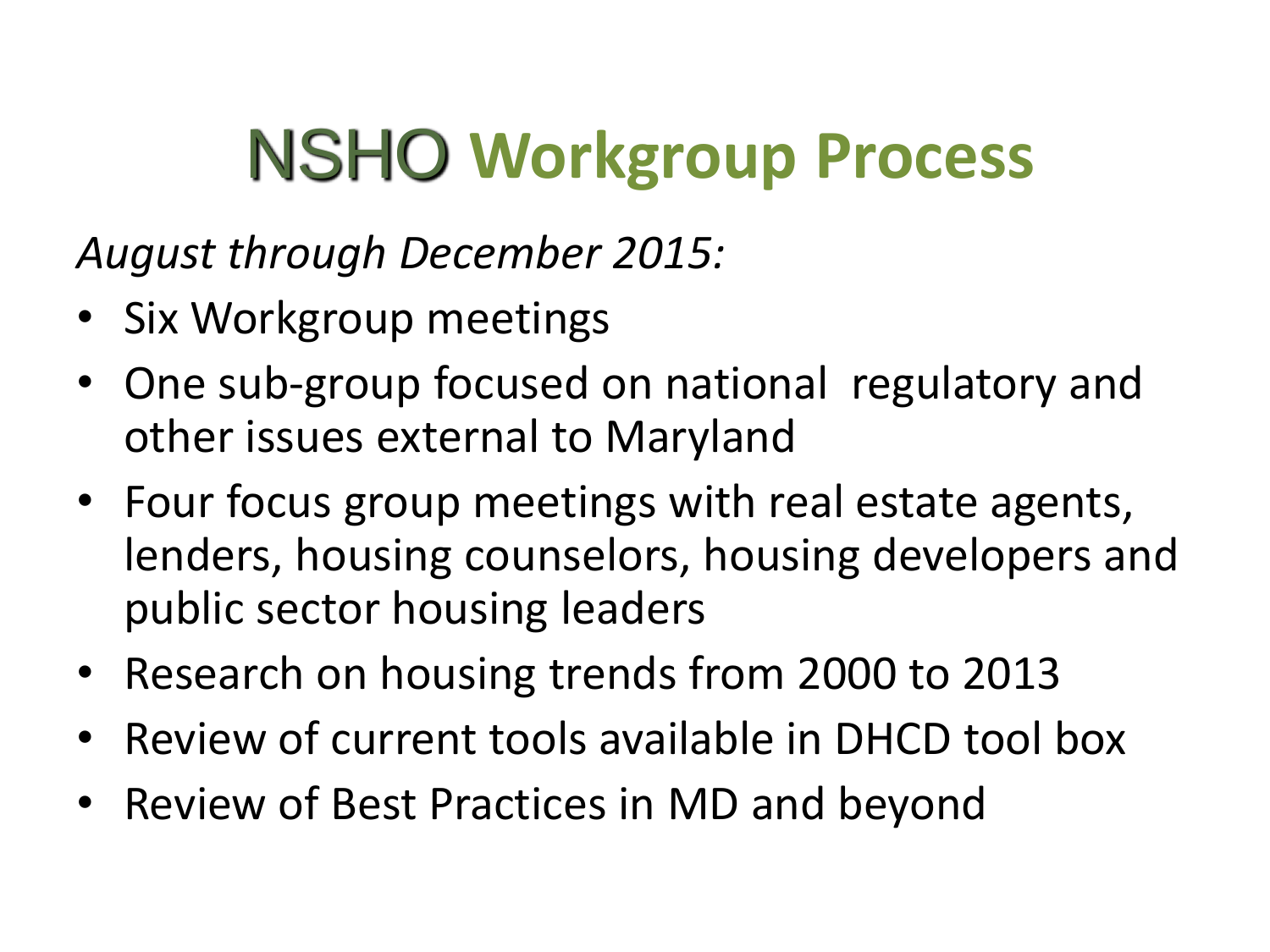- Homeownership still matters.
- Even with the housing bubble and subsequent downturn, homeowners on build more assets than those households that rent.

#### Gap in Net Worth

Figures in 2013 dollars.



Source: analysis by Center for Responsible Lending of Federal Reserve Board's Survey of Consumer Finances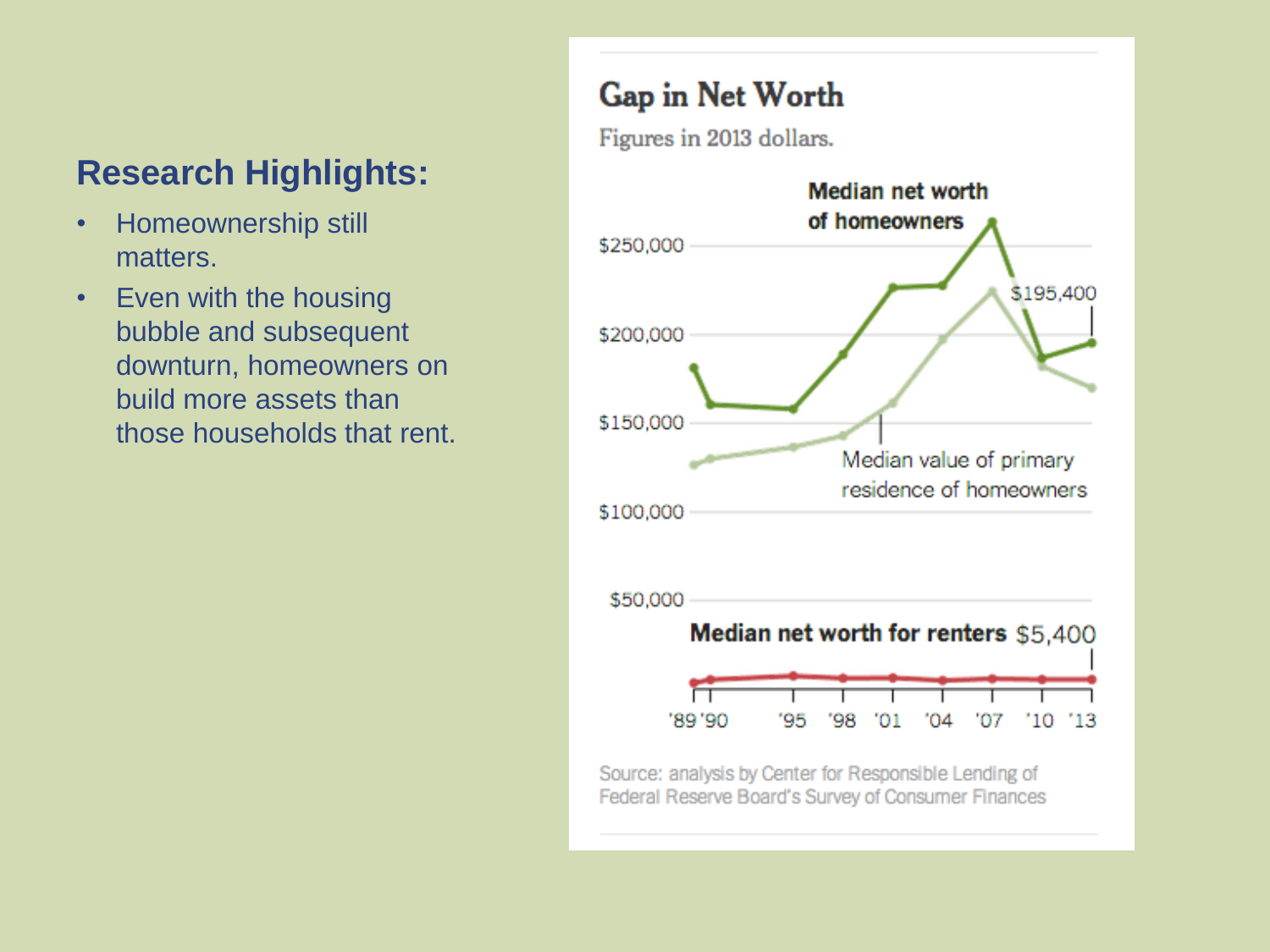• Homeownership rates are gradually returning to prebubble levels.

Source: The *Reinvestment Fund (TRF), Owner occupancy rate changes from 2000 to 2013*.

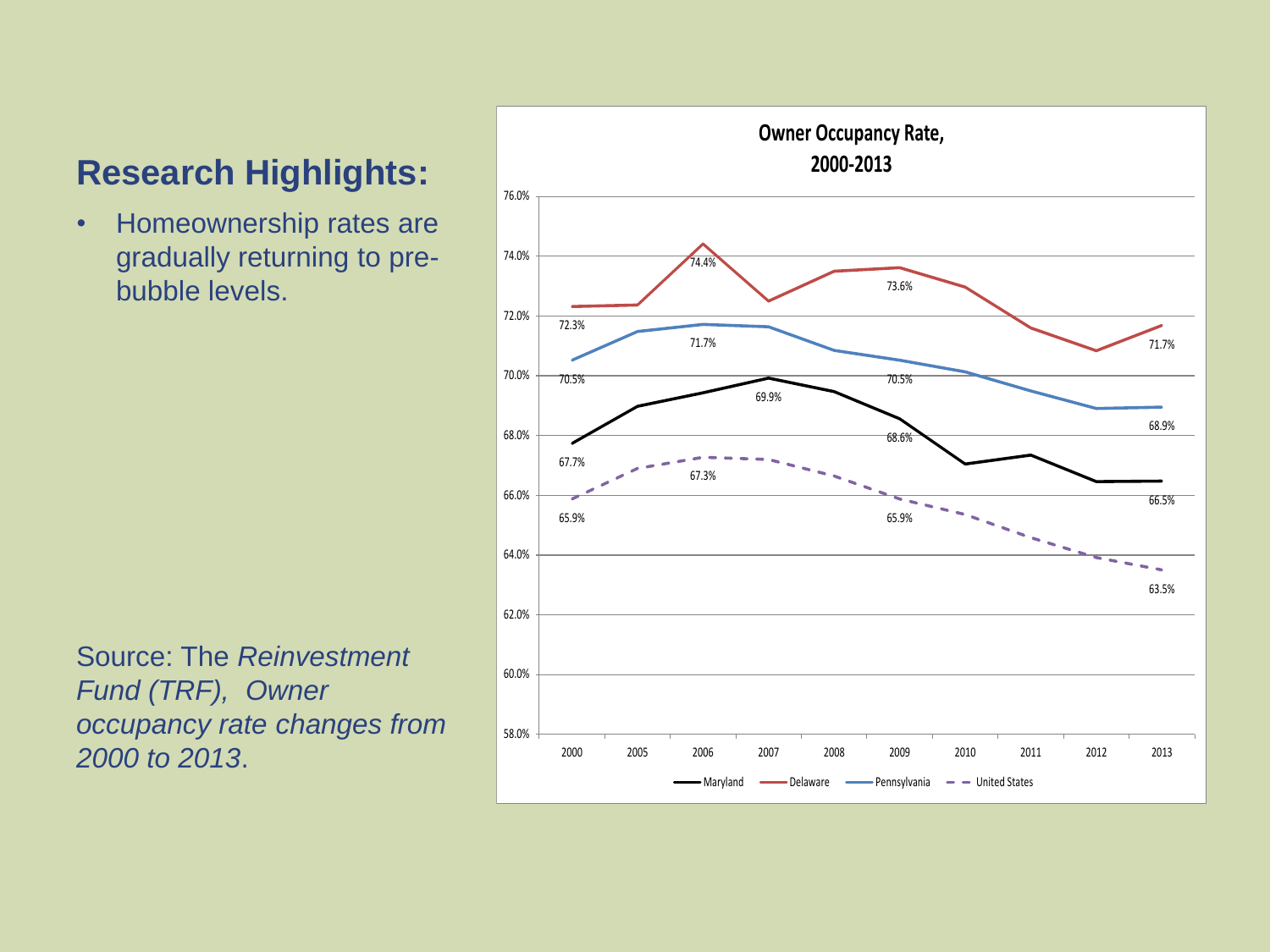- Median sales prices as of 2013 have climbed to slightly higher than 2000.
- Houses in lower-priced markets have not seen the same level of price "regain" of the middle- and higherpriced markets.
- Lower-priced markets are home to larger concentrations of lowerincome and minority households

Source: *TRF , Changes in median home sales prices from 2001 to 2013, across lower-, middle- and higher-priced housing markets.*

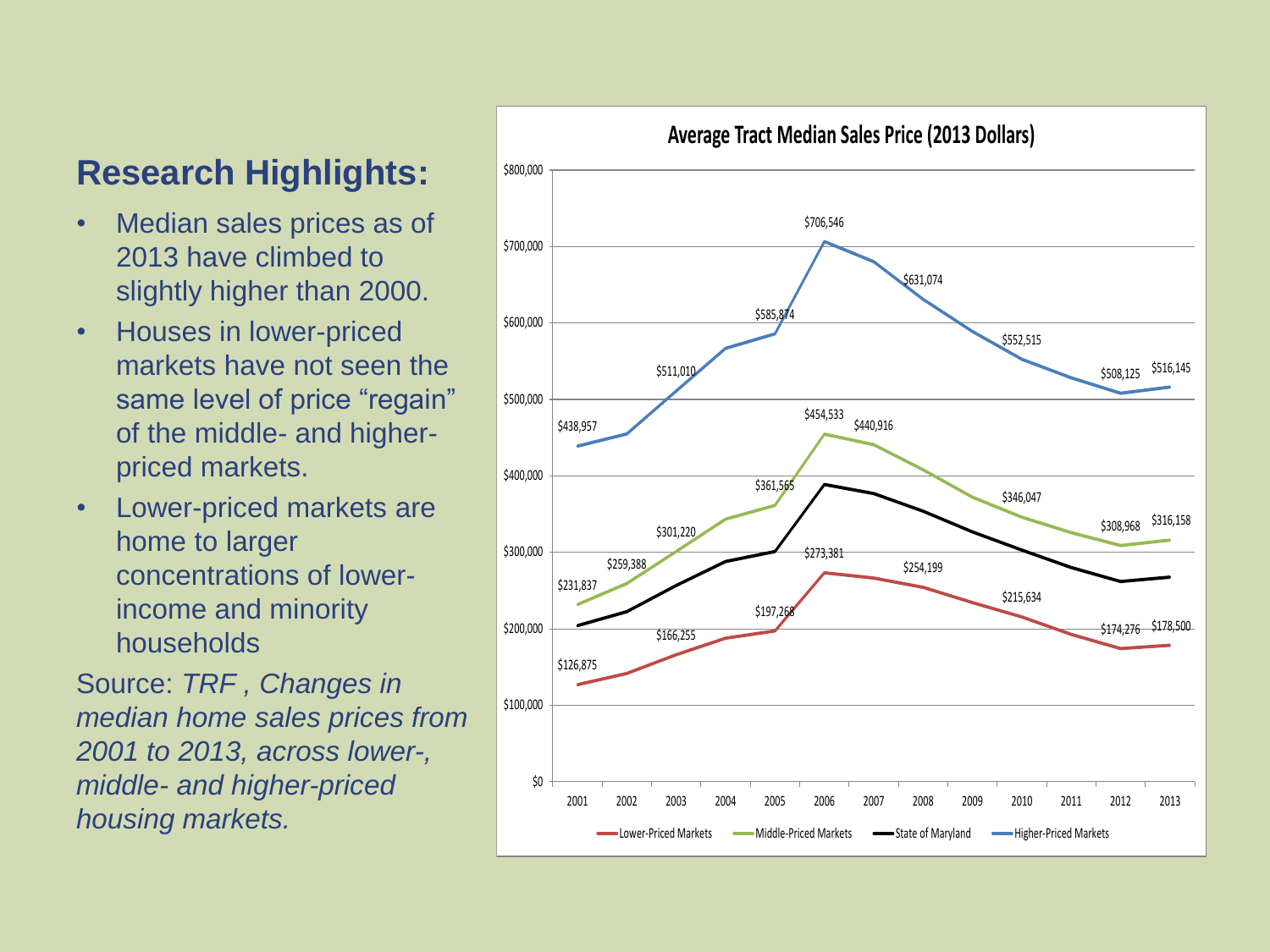- Foreclosure is still a factor in Maryland.
- Inventory of older defaulted loans is making its way through the foreclosure process, but is lower than 2012 peak.

Source: *TRF , Changes in inventory of loans in foreclosure, 2006 through 2014.*

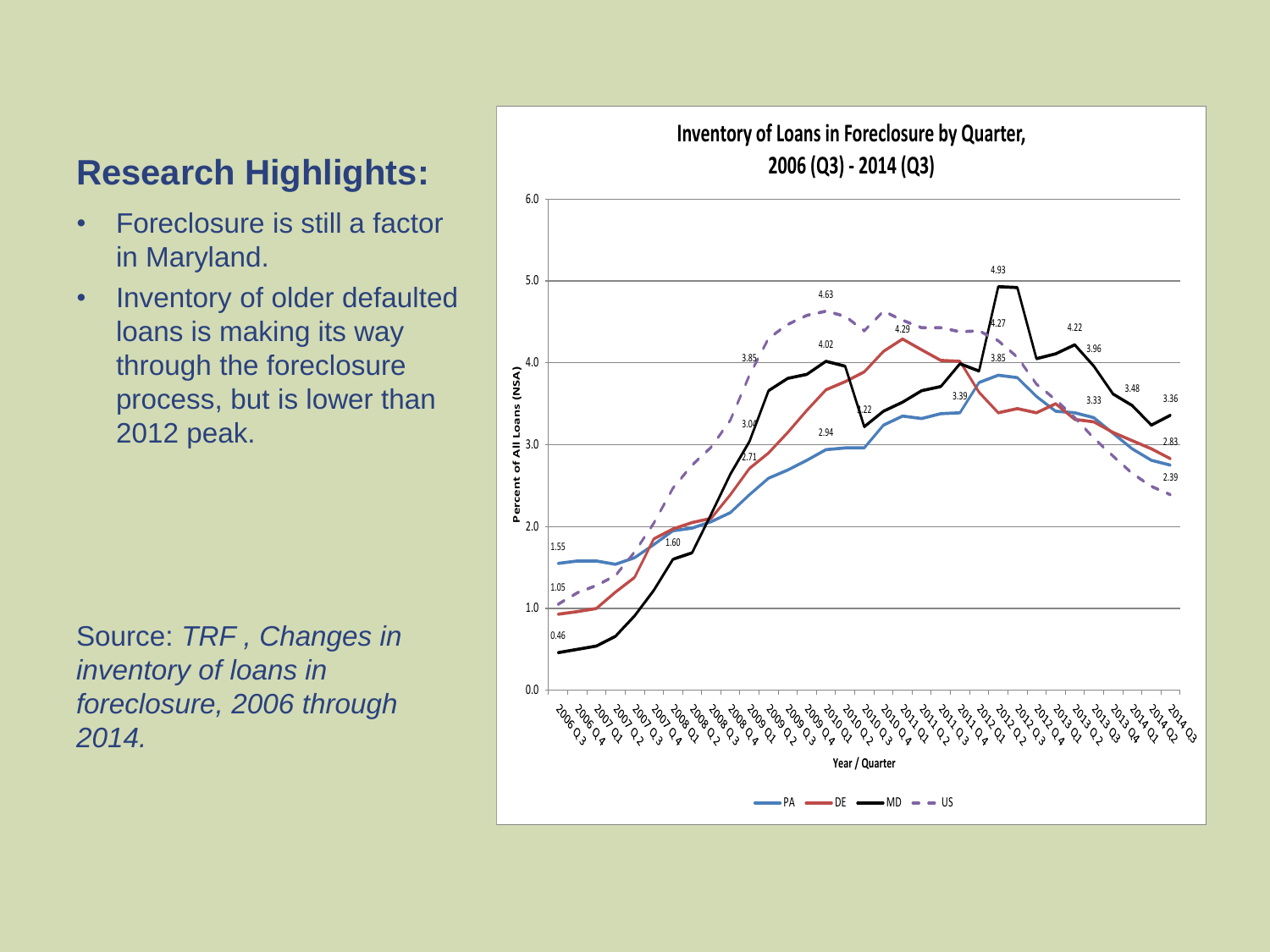- FHA insured loans are a significant share of the market in urbanized areas, especially in Census tracts with higher-owner occupancy but lower than median home values.
- Recent announcement by Obama Administration to lower FHA fees may be of assistance.

Source: *TRF , Trends in average percentage of FHA loans in urban Census tracts, relative to owner-occupancy and home values.*

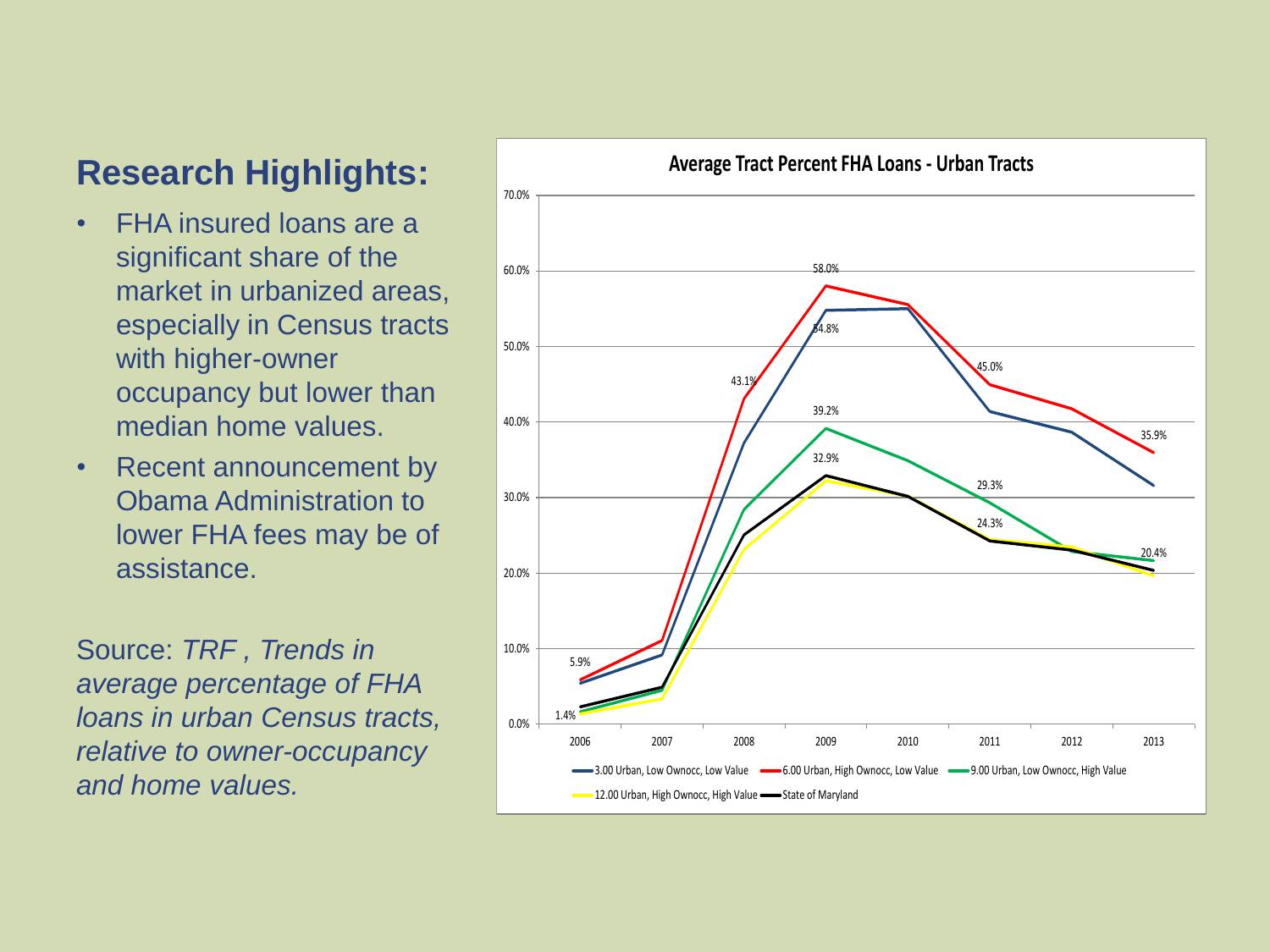- Throughout the study period, Maryland's designated Sustainable Community Areas (SCAs) exhibited lower sale prices than the remainder of the state.
- Overall rise of sales prices in SCAs was 28%, which is reasonably similar to 31% in non-designated areas.

Source: *TRF , Trends in median sales prices in designated Sustainable Community Areas, 2001 to 2013.*

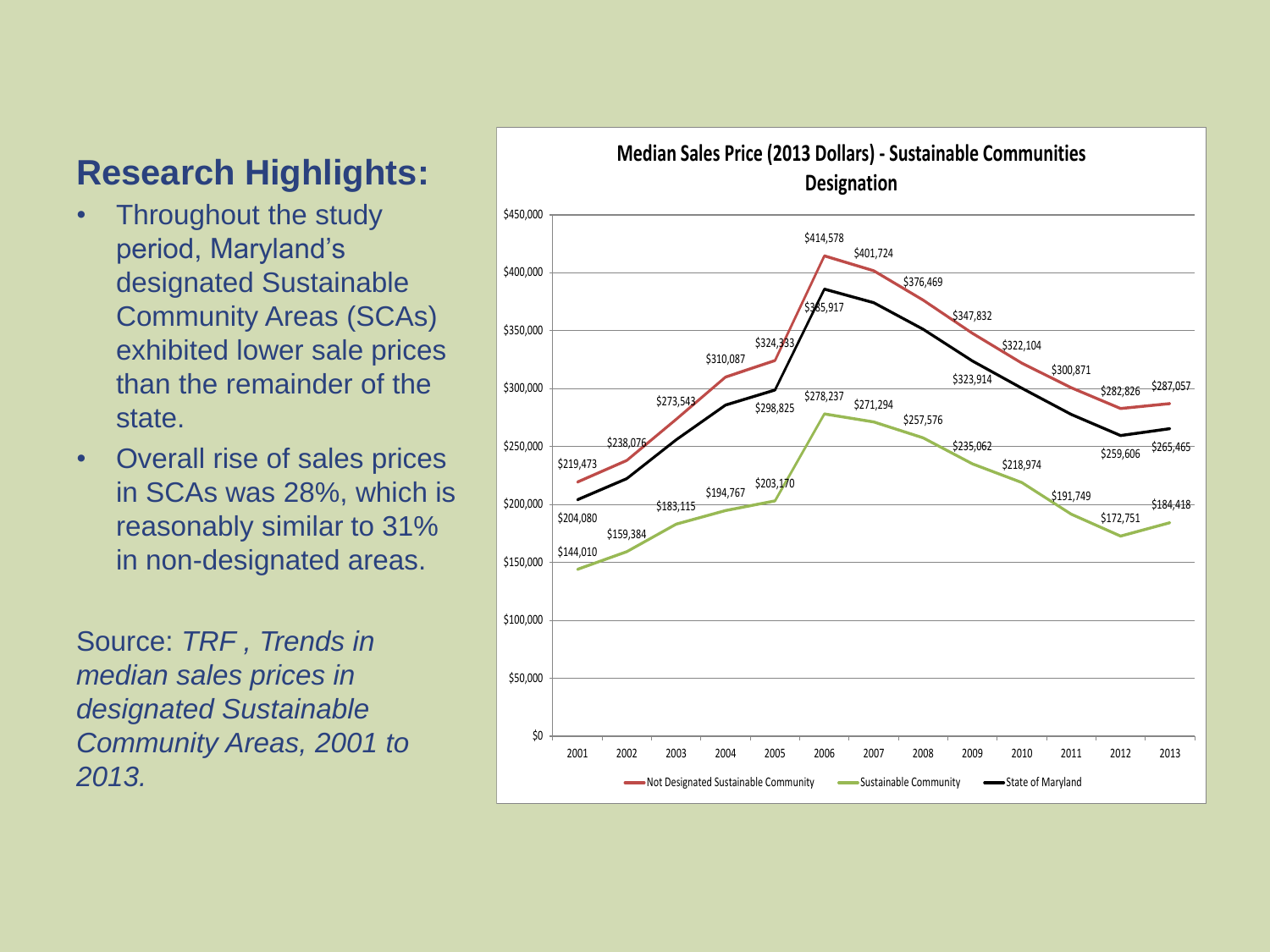### *Four overarching focus areas:*

- Financial Tools & Partnership
- Consumer Education & Outreach
- Capacity Building
- Advocacy & Legislation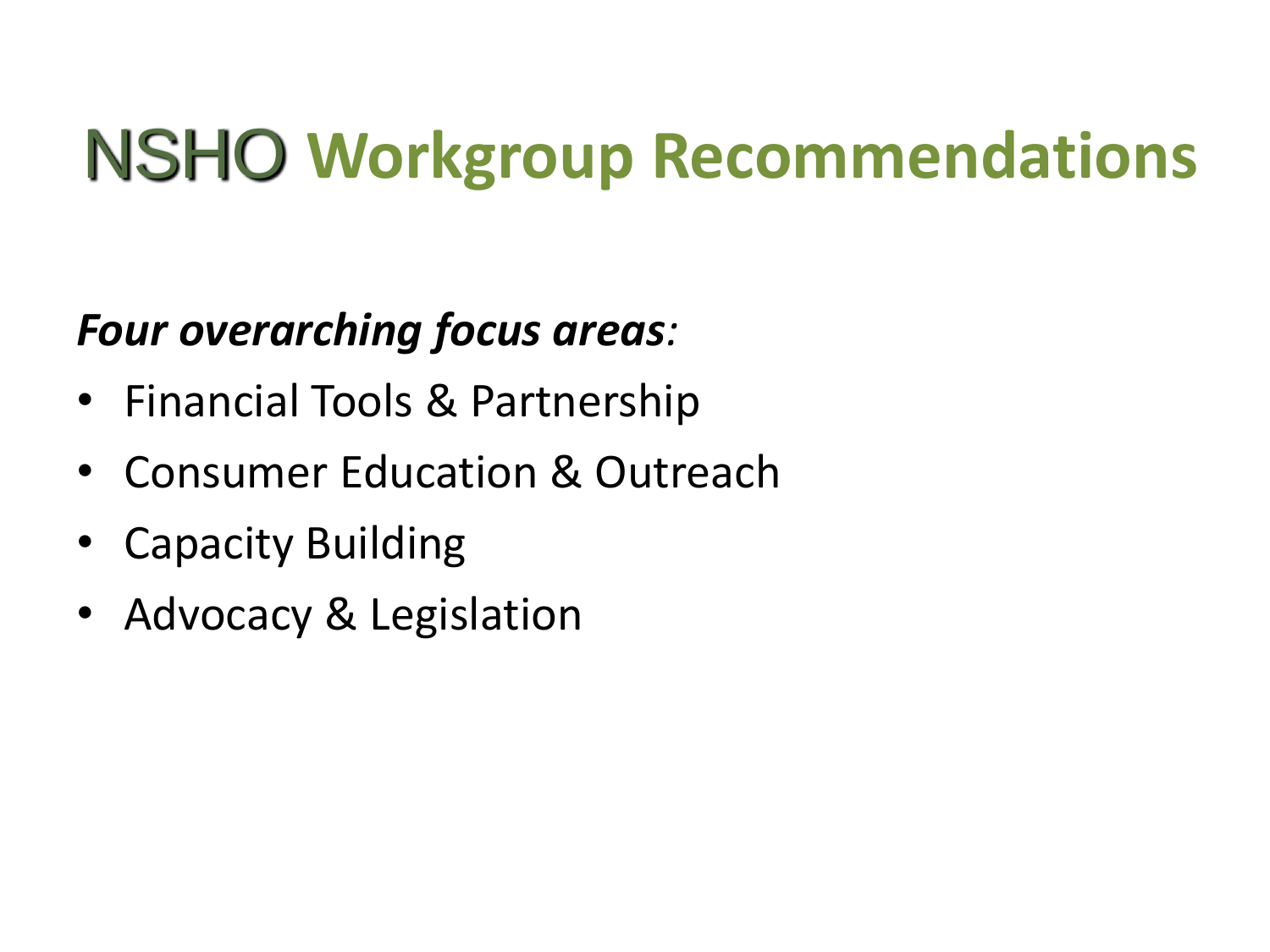### **Goals: Financial Tools & Partnership**

#1 – Create innovative residential financing tools and incentives to encourage households, developers and lenders to investment in neighborhoods targeted for revitalization.

#2 – The State should maintain and enhance its innovative "tool kit" of neighborhood revitalization programs.

#3 – Expand partnerships between private-sector lenders, DHCD and other stakeholders to expand innovative mortgage lending practices to increase homeownership investment in designated Sustainable Communities.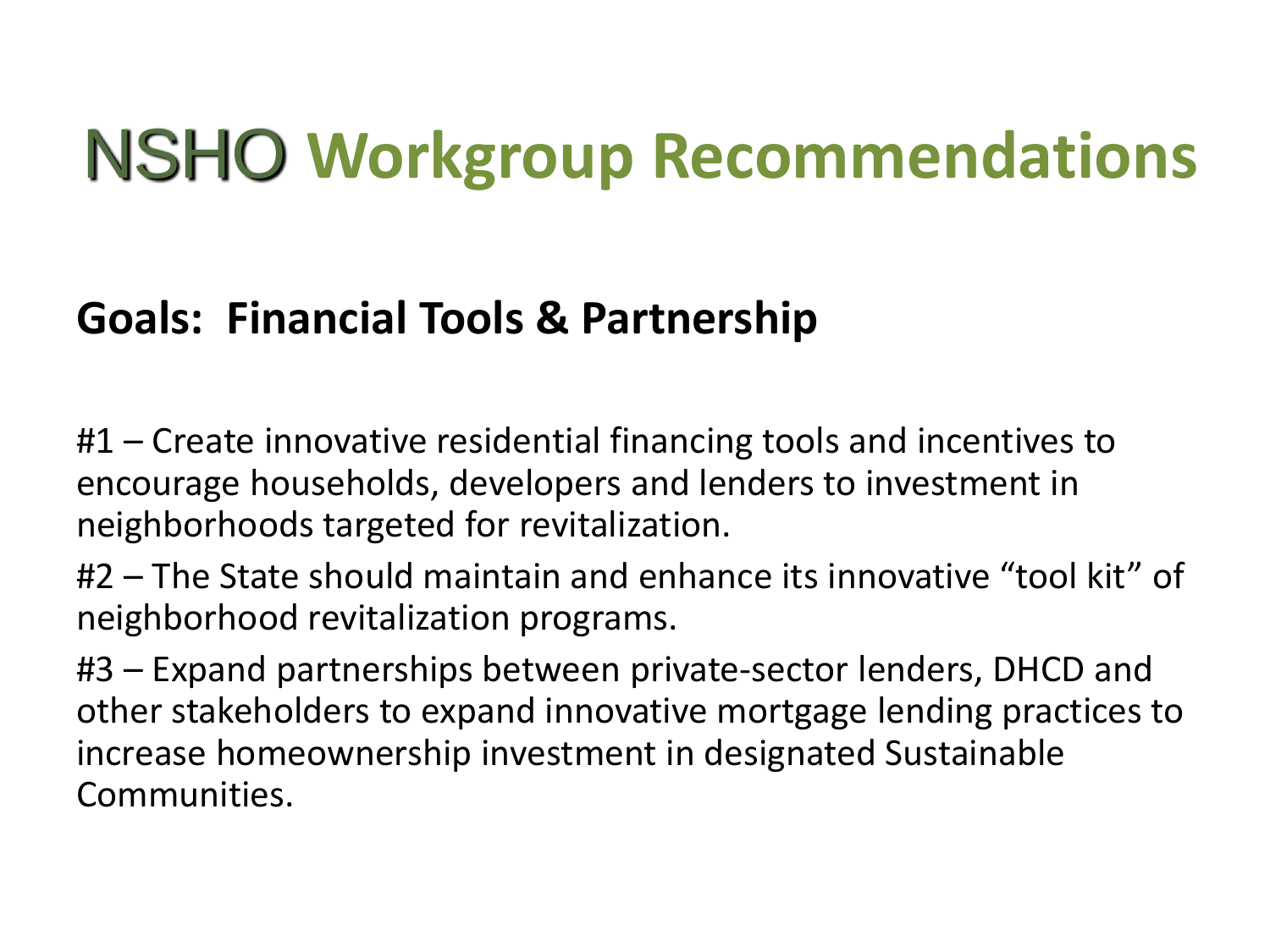### **Goals: Consumer Education & Outreach**

#4 – Expand access to high-quality objective financial education beginning in school and into adulthood.

#5 – Expand outreach and education about state and local programs with homeownership incentives.

#6 – Expand outreach to real estate agents about incentives that are available for home buying and selling in targeted revitalization areas.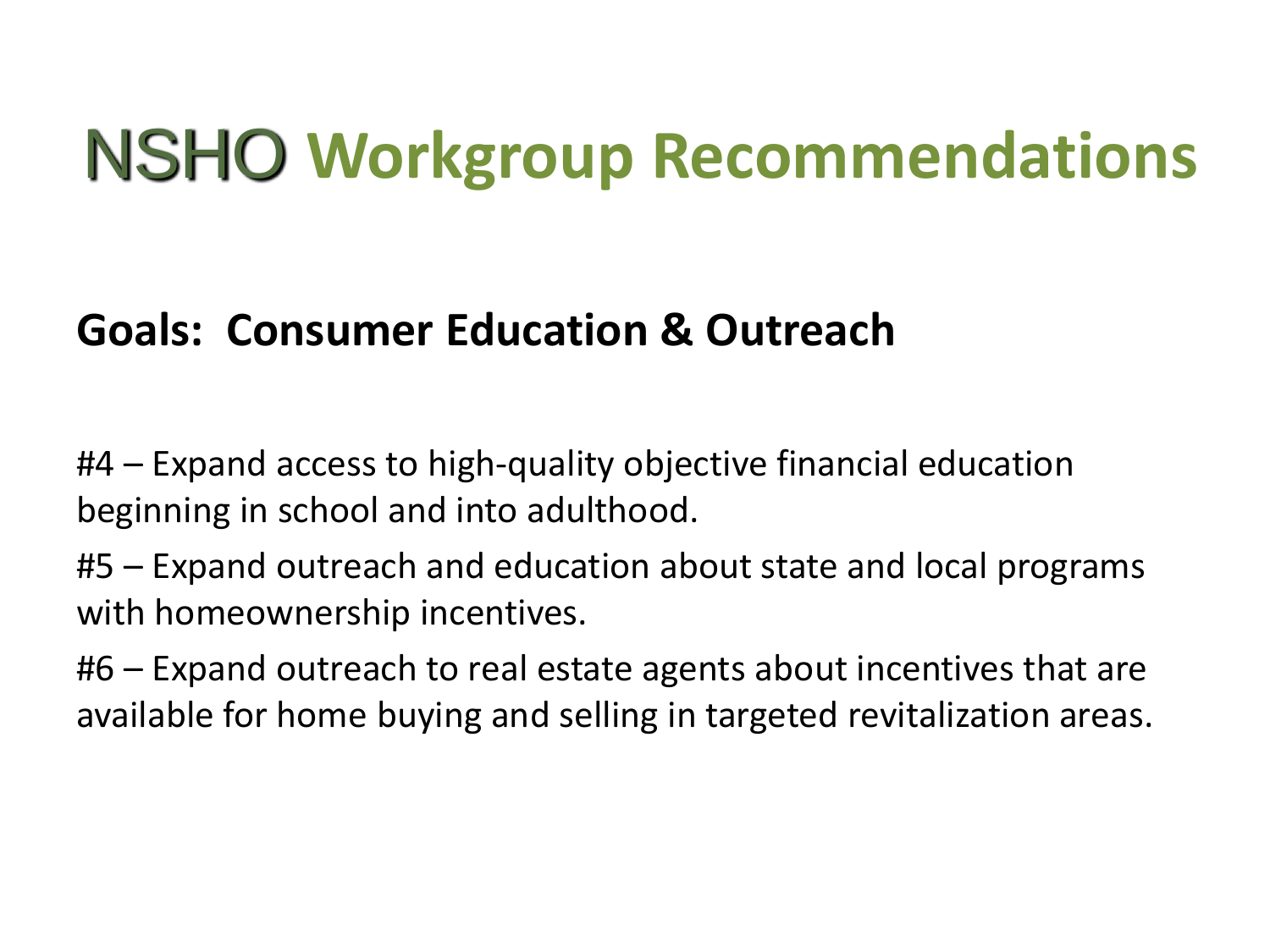### **Goal: Capacity Building**

#7 – Build the capacity of nonprofit developers and for-profit developers and their contractors to expand homeownership investment in targeted revitalization areas.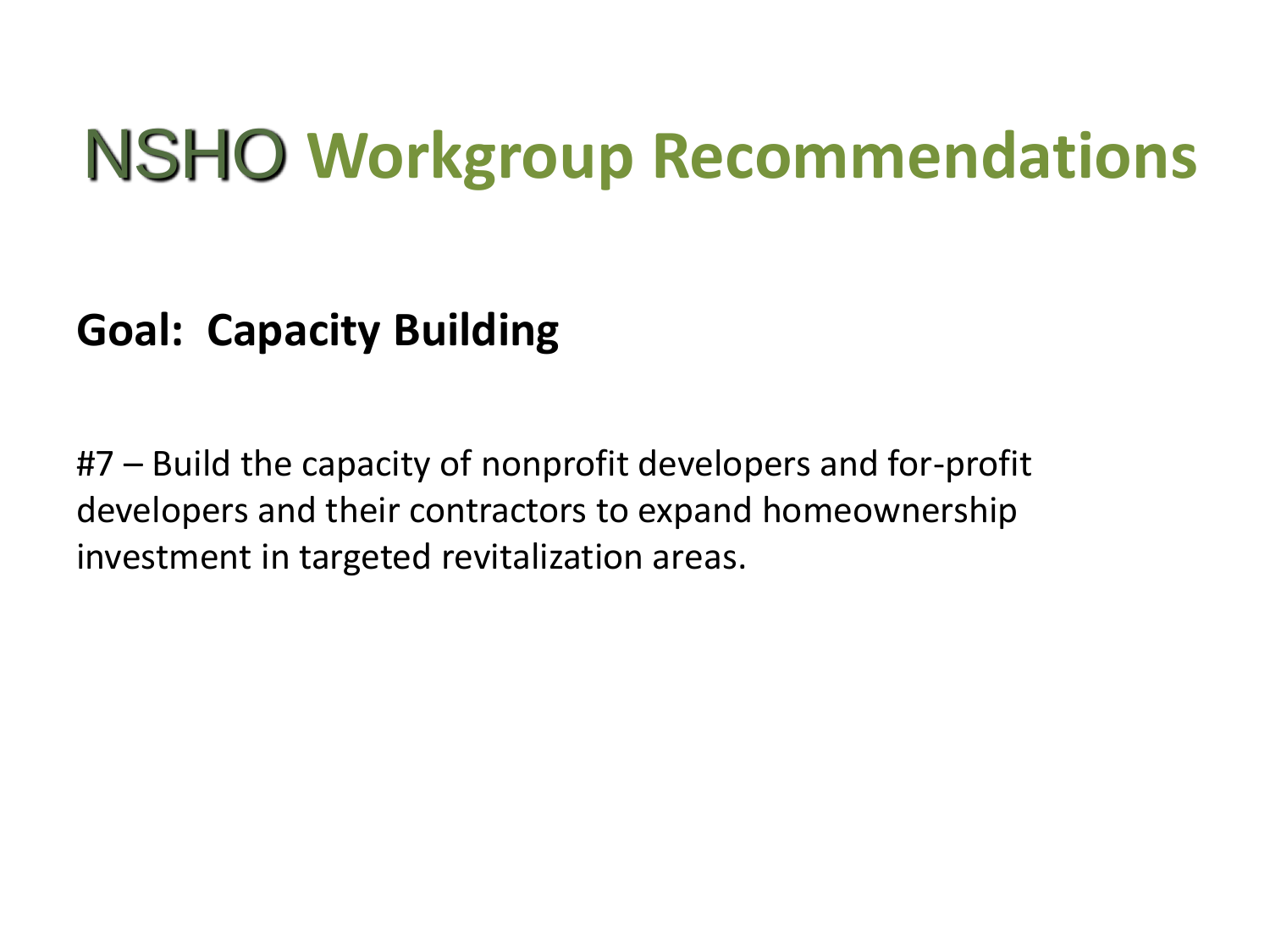### **Goal: Advocacy & Legislation**

#8 – A policy-oriented group of stakeholders from the public and private sector should meet regularly to determine how they might advocate jointly for issues that encourage homeownership and neighborhood stability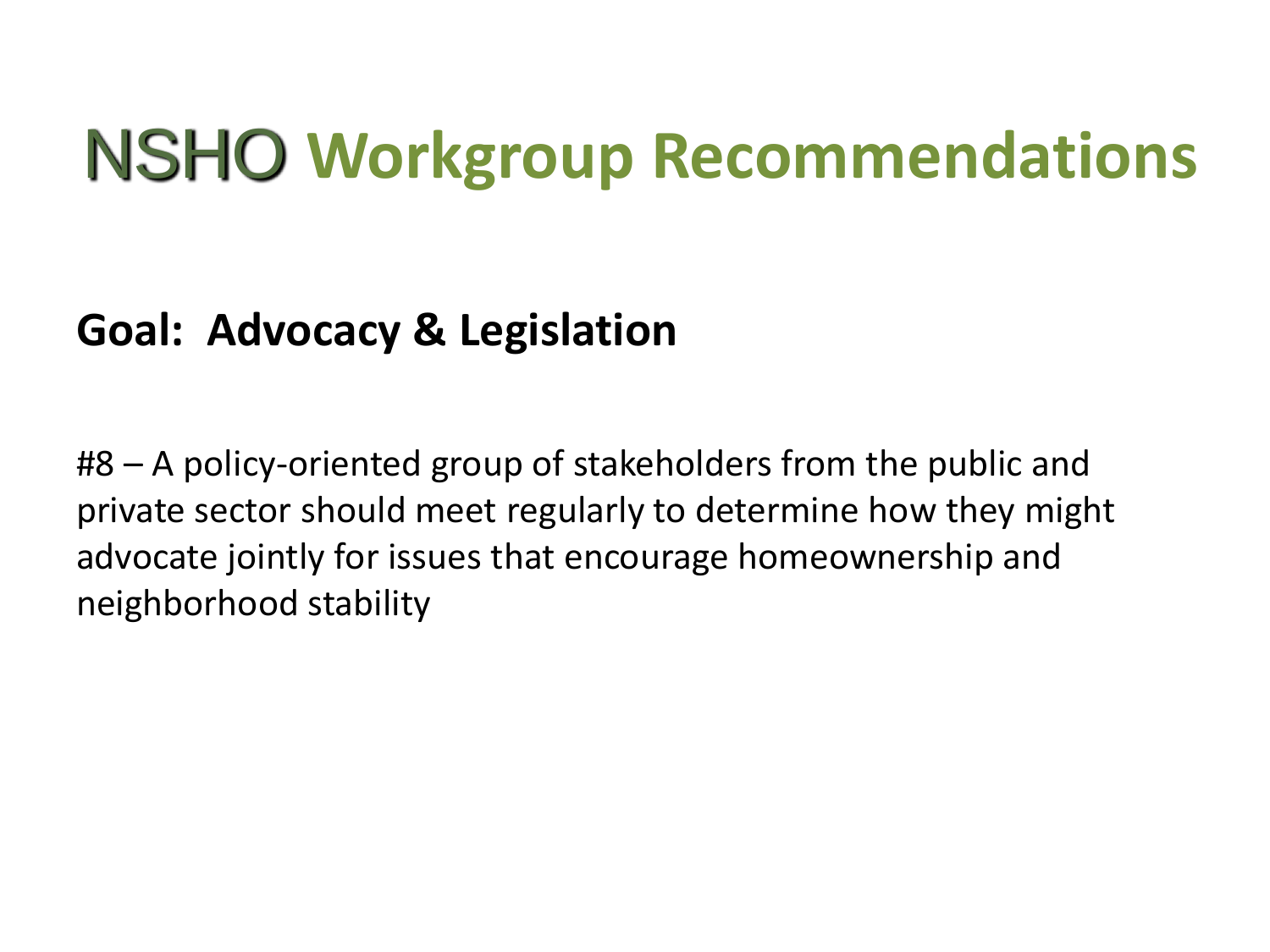### **Potential Legislation**:

- Increased flexibility for DHCD to utilize its mortgage lending and downpayment assistance programs in Sustainable Community (SC) areas
- Enhancement of the Neighborhood Conservation Act of 2012 to include a state incentives to match local property tax incentives in (SC) areas
- Requirement for financial education courses, K thru 12, in public schools statewide
- Establishment of an ongoing advisory NSHO policy group staffed by DHCD